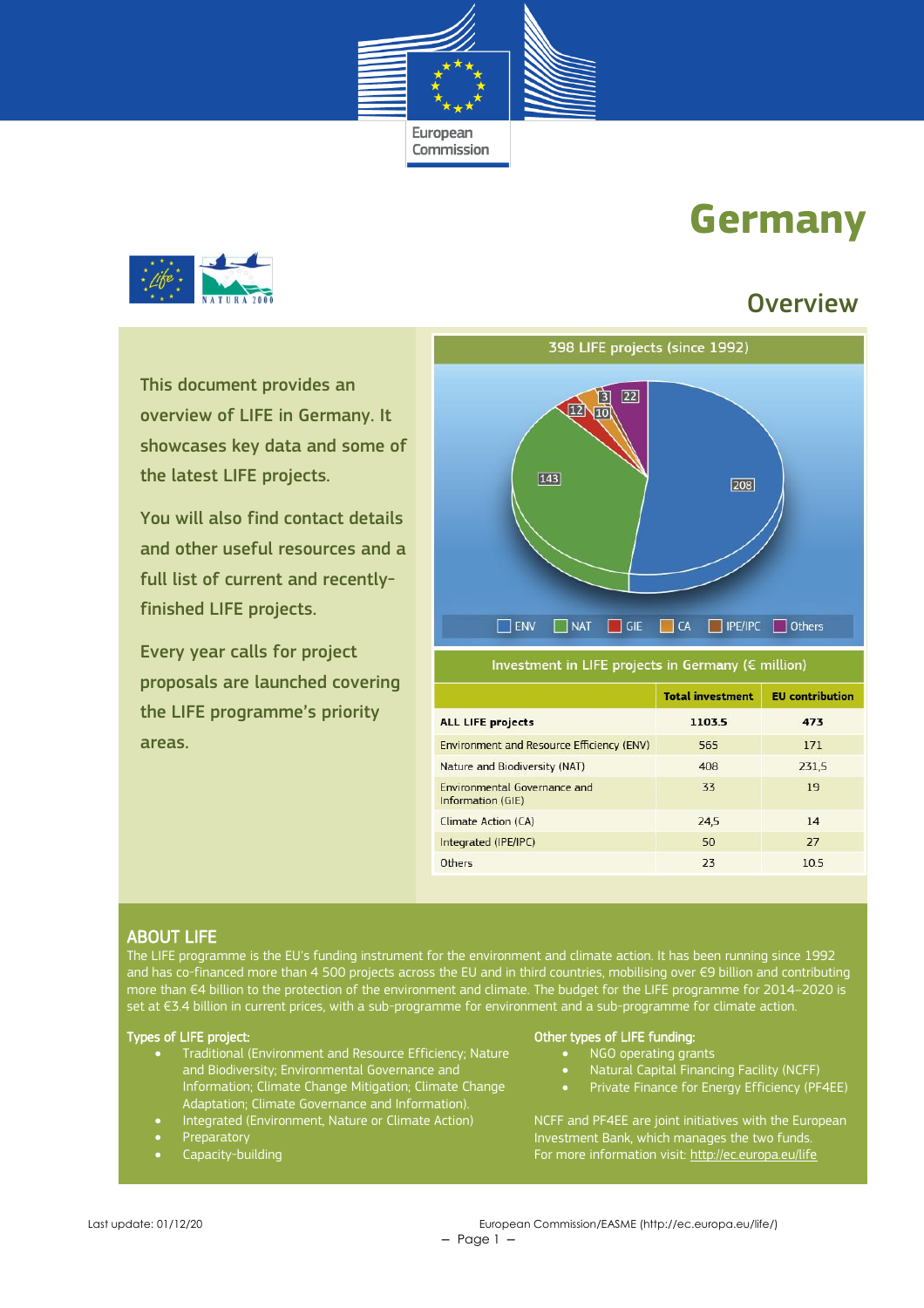# LIFE Environment and Resource Efficiency

This LIFE priority area is aimed at developing, testing and demonstrating best practices, solutions and integrated approaches to environmental challenges, as well as improving the related knowledge base.

To date, the LIFE Environment and Resource Efficiency strand (formerly the LIFE Environment Policy and Governance component) has co-financed 208 projects in Germany, representing a total investment of €565 million, of which €171 million has been provided by the EU.

Completed projects focused mainly on the areas of clean technologies and wastewater treatment. Other popular themes included water supply/protection and quality, site rehabilitation, reducing emissions and air pollution, eco-product design (ecological certification of products from sustainable marine aquaculture), the protection of nature and biodiversity in urban areas, forest management, agricultural waste, the treatment of hazardous substances (by facilitating the substitution of chemical substances); air pollution in the chemical industry; risk management (pollution control in groundwater); sludge treatment; groundwater protection; municipal waste; integrated waste management and energy supply. One project developed an integrated concept for the conservation of semi-natural grasslands in Natura 2000 network sites in accordance with EU directives on habitats and species. Most projects were implemented by SMEs and international enterprises, followed by local and regional authorities and research institutions, and had durations of 24 to 69 months.

There are 13 ongoing projects in Germany covering a variety of themes, including river basin management, water scarcity and water resource protection, wastewater treatment, energy efficiency and supply, waste reduction/use (circular economy), eco-products, plastic waste, municipal waste recycling, forest and soil management, as well as air pollution reduction. The projects are being coordinated by a SME, public and private enterprises, an international company and one regional authority. The duration foreseen is between 36 and 120 months.

The project presented in the box below is an example of a successful LIFE Environment project in Germany.



### **INADAR - Innovative and ecological approach for dam restoration (LIFE+ INADAR) LIFE14 ENV/DE/000851**

INADAR successfully demonstrated an innovative 'eco-berm' approach for dam widening and elevation, which yields multiple ecological and social benefits, and is about one third cheaper than the conventional approach. It reduces carbon dioxide (CO<sub>2</sub>) greenhouse gas emissions, as natural materials (e.g. stones, sediment, dead wood, with groynes and sealant material) replaces the use of concrete. The project team constructed eco-berms at two hydropower dams on the River Danube in Germany, at Offingen and Oberelchingen, over 500 m lengths in each case.

The idea behind the project's approach is to widen the dam not on the land side, which destroys valuable alluvial forest, but to add newlydeveloped eco-berms on the water side. Eco-berms make it possible to carry out restoration while: a) elevating the dam (after making it wider) in line with the Floods Directive; and b) improving ecological potential, as demanded by the Water Framework Directive, by creating nature-like habitats on the water side of the dam. This increases both the efficiency and the cost-effectiveness of the measures.

Construction at Offingen was completed in March 2017, and the dam widening with eco-berms at Oberelchingen was finished in August 2017. The elevation part at the latter site will be completed after the eco-berm has settled and extended a further 1 500 m on both sides of the Danube. This has given the relevant authorities more time to decide on the additional height needed on top of the eco-berm.

The project's eco-berms are suitable for all dams, where the capacity of the river is not critical for flood protection, for example, water storage at hydroelectric power stations and on inland waterways. It is estimated that some thousands of kilometres of dams in Europe could be suitable for the INADAR approach. The demonstration value of the project is very high, because the effects are clearly visible at the easilyaccessible sites, where riverbank stretches with and without eco-berms are next to each to provide direct comparisons.

All stakeholders, including authorities, nature conservationists and fishing associations, were in favour of the win-win eco-berms, which offer multiple advantages, like legal compliance, lower costs, ecological enhancement instead of damage, increased fish populations, no loss of fluvial forests, and increased recreational value. Therefore, no hindrances were experienced in their construction.

Before the project, riverbanks next to the hydropower stations had little vegetation, very poor fauna, and low fish populations. The implementation of eco-berms changed this dramatically. The solution has promoted vegetation, enabled the spawning of a broader range of fish, offers habitat for macro-zoobenthos in the water and for birds (nesting and hunting) above, and enables valuable alluvial forest to be saved.

The INADAR approach has already been replicated successfully. The hydropower company Verbund in Austria is implemented eco-berms at one of its reservoirs, while the hydropower operators TIWAG, Juniper, Stadtwerke München and EW Reutte (Austria) are planning to implement ecoberms.

For further information: [http://inadar.eu](http://inadar.eu/)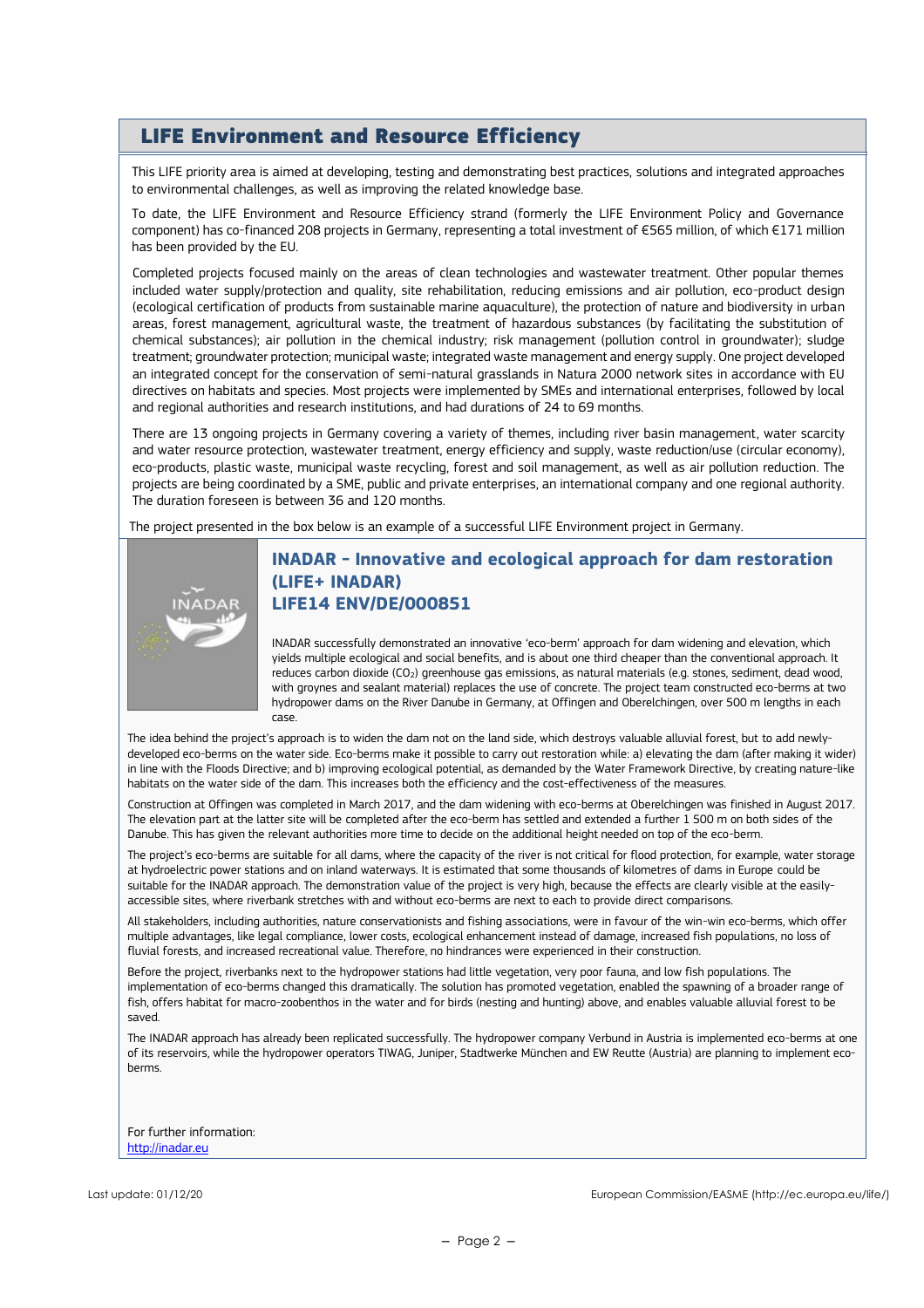## LIFE Nature and Biodiversity

This LIFE priority area is aimed at developing, testing and demonstrating best practices, solutions and integrated approaches to contribute to the development and implementation of nature and biodiversity policy and legislation, as well as improving the related knowledge base.

To date, the LIFE Nature and Biodiversity component has co-financed 143 projects in Germany. These represent a total investment of €408 million, of which €231.5 million was contributed by the EU.

More than half of the completed projects targeted habitats such as wetlands, bogs, river landscapes, floodplains, pastures and forests (mainly in mountainous areas or alluvial forests), and grasslands (mountainous, sand coastal). The species targeted were freshwater mussel, allis shad, green club-tailed dragonfly, fire-bellied toad, common spadefoot toad, great bustard, black-tailed godwit, aquatic warbler, lesser spotted eagle, other wild birds, and bats. The beneficiaries were mostly regional authorities, park authorities, NGOs and local authorities. The projects' durations ranged from 36 to 88 months.

There are 22 ongoing projects. The majority are focused on improving and restoring habitats such as grasslands, rivers and watercourses, floodplains, bogs and mires, and forests. The species targeted include corncrake, marsh fritillary and violet copper butterflies, black-tailed godwit, dunlin and ruff, grassland meadow birds, as well as amphibians. One project aims to re-establish a lynx population in the Palatinate Forest. The projects' average durations range from 60 to 108 months. The beneficiaries are mostly regional authorities and NGOs/foundations.

Presented in the box below is an example of a successful LIFE Nature project in Germany.



**LIFE sand grasslands in the area Dahme-Seengebiet (LIFE Sandrasen) LIFE12 NAT/DE/000144**

The LIFE Sandrasen project restored sand grasslands and other habitats, ensuring their long-term management mainly by supporting farmers in applying for agri-environmental funds. The project partners improved the conservation status of 'Xeric sand calcareous grasslands', a habitat type (6120) of the Habitats Directive, and

other connected habitat types; and established suitable structures for the management and maintenance of project areas in cooperation with regional land users and farmers. They established and tested land use that is suitable for the long-term conservation of sand grasslands, and helped stabilise the water balance in peatlands that accompany these grasslands. The project team purchased 76.7 ha of land, leased over 6 ha for 25 years, while another 135 ha was secured under land use contracts for 20 years.

Practical restoration measures implemented included clearance of trees and scrub from 19 ha of sand grasslands; removal of invasive nonnative plant species from 14.3 ha; opening clearings in forests and forest edges to create targeted habitat on 62.3 ha; removal of top soil from 10 ha (to re-establish nutrient-poor conditions for targeted habitats); reestablishment of grazing pasture on 102 ha and mowing on 35 ha of sand grasslands (including grazing by goat, sheep and cattle to prevent invasive plant species re-establishing); creation of mostly linear habitat corridors; and species reintroductions. 25 species were re-introduced on 36 ha, among them Gypsophila fastigiata, Allium senescens, Scabiosa caenescens, Digitalis grandiflora, Pulsatilla pratensis subsp. nigricans, and Veronica teucrium. About 27 400 seedlings were planted, grown from seed collected locally. Hydrologic restoration was also implemented in three sites to restore 63 ha of meadows.

The project team improved and stabilised 'Xeric sandy calcareous grasslands' on 77 ha, and restored a range of associated habitat types of the Habitats Directive, including the dry habitats, 'Dry sand heaths with Calluna and Genista' (2310), 'Inland dunes with open Corynephorus and Agrostis grasslands' (2330), 'European dry heaths' (4030), 'Old acidophilous oak woods with Quercus robur on sandy plains' (9190) and 'Central European lichen scots pine forests' (91T0), and the wetland habitats 'Natural eutrophic lakes with Magnopotamion or Hydrocharitiontype vegetation' (3150), 'Molinia meadows on calcareous, peaty or clayey-silt-laden soils (Molinion caeruleae)' (6410) and 'Lowland hay meadows (Alopecurus pratensis, Sanguisorba officinalis)' (6510) on a total of 151 ha. Additionally, 'Species-rich Nardus grasslands' (6230) and 'Hydrophilous tall herb fringe communities' (6430) benefited from project measures on about 5 ha.

Through its actions, the project improved a large number of targeted habitats in Natura 2000 network sites on more than 230 ha. Most importantly, it organised long-term management activities for the sustainable development of sand grasslands and the other habitats at these sites. This will be realised through agri-environmental funds that will continue to be available in the future, as otherwise the appropriate land use - a precondition for the conservation of open grasslands - might be changed or abandoned.

For further information: <https://www.sandrasen.de/>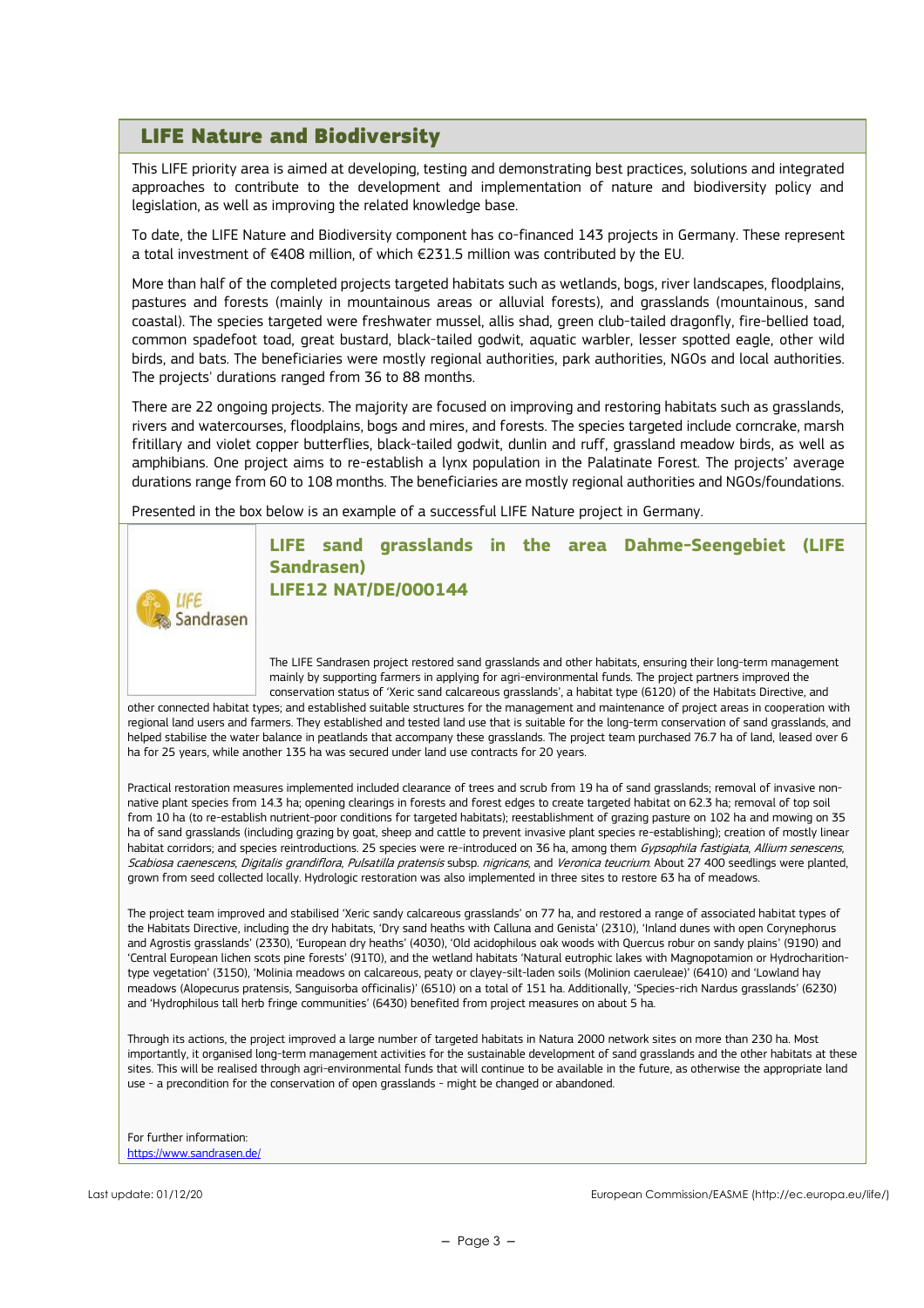# LIFE Environmental Governance and Information

This priority area is aimed at raising awareness of environmental matters, supporting the communication, management and dissemination of environmental information, and promoting better environmental governance by broadening stakeholder involvement.

The Environmental Governance and Information strand (formerly the LIFE+ Information and Communication component) has cofinanced 12 projects in Germany thus far. This represents a total investment of €33 million, of which €19 million was provided by the EU.

Five projects under this component are closed. The B+B campaign project's objective was to improve awareness and understanding among corporate decision-makers about the environmental impacts of business operations and about business opportunities in relation to biodiversity conservation; and to promote biodiversity partnerships between businesses, NGOs and other stakeholders. The Netze des Lebens project raised awareness and increased acceptance of the necessity of connecting forest habitats, through the creation of green corridors for mobile species such as the wildcat. It was selected as one of the nine Best LIFE Nature projects in 2013. The Pro-Klima Autoklimaanlage project campaigned to reduce environmental pollution caused by vehicle air conditioning systems. The LIFE - CLEAN HEAT project raised awareness for the reduction of emissions from wood burning in Germany (its results are described in detail in the box below). The LIFE Legal actions project aimed to sensitise environmental associations and people to participate in public consultation procedures to compile or revise air quality plans. All projects were carried out by NGOs over an average period of 40 to 50 months.

There are seven ongoing projects under this strand. These projects are looking to:

- improve biodiversity performance in the food chain;
- improve the image of the Natura 2000 network through an extensive communication and information campaign in Bavaria aimed at changing the behaviour of relevant stakeholders;
- improve transboundary cooperation and population management of large carnivores in Europe;
- promote the implementation of the REACH Regulation;
- boost biodiversity at the local level by making companies more aware of its importance and more motivated to take action;
- improve capacity-building measures and the implementation of legislation to change consumption patterns in order to reduce food waste;
- reduce ammonia and methane emissions from agriculture; and
- create insect-responsible sourcing regions in Germany.

The projects are coordinated by NGOs, national and regional authorities, and have an average duration of 50 months.



#### **CLEAN HEAT: Reducing particulate matter caused by wood burning (LIFE - CLEAN HEAT) LIFE14 GIE/DE/000490**

The LIFE - CLEAN HEAT project promoted the reduction of emissions from wood burning in Germany, Denmark and other EU Member States, by raising awareness among all relevant stakeholders and the general public. It moreover developed

emission reduction techniques and lobbied for stricter emission limits.

Its media campaigns reached more than 60 million EU citizens, via social and print media, TV reports and the distribution of a range of information brochures. The targets were mostly achieved during the project, barring the translation of the information brochures into all the intended languages. The short video which was produced during the project is still being distributed and has received more than 120 000 clicks on social media platforms at the end of the project.

The expert talks in Germany and Denmark, as well as the workshops with political decision-makers in several EU countries, were especially successful. Good practice examples were discussed and networking among the focus countries was enhanced. This platform will be continued after the project upon request by the experts.

The project also focused on the measurement of particulate matter (PM) emissions related to firewood stoves. Outdoor measurements in several EU countries showed that wood burning leads to high PM emissions, at levels comparable to those of busy roads. High ultra-fine PM emissions, which have been shown to cause cardiovascular diseases, were measured indoors with new measuring devices. The results of the emission measurements were very useful for assessing and developing new air filter techniques.

For further information: [http://www.clean-heat.eu](http://www.clean-heat.eu/)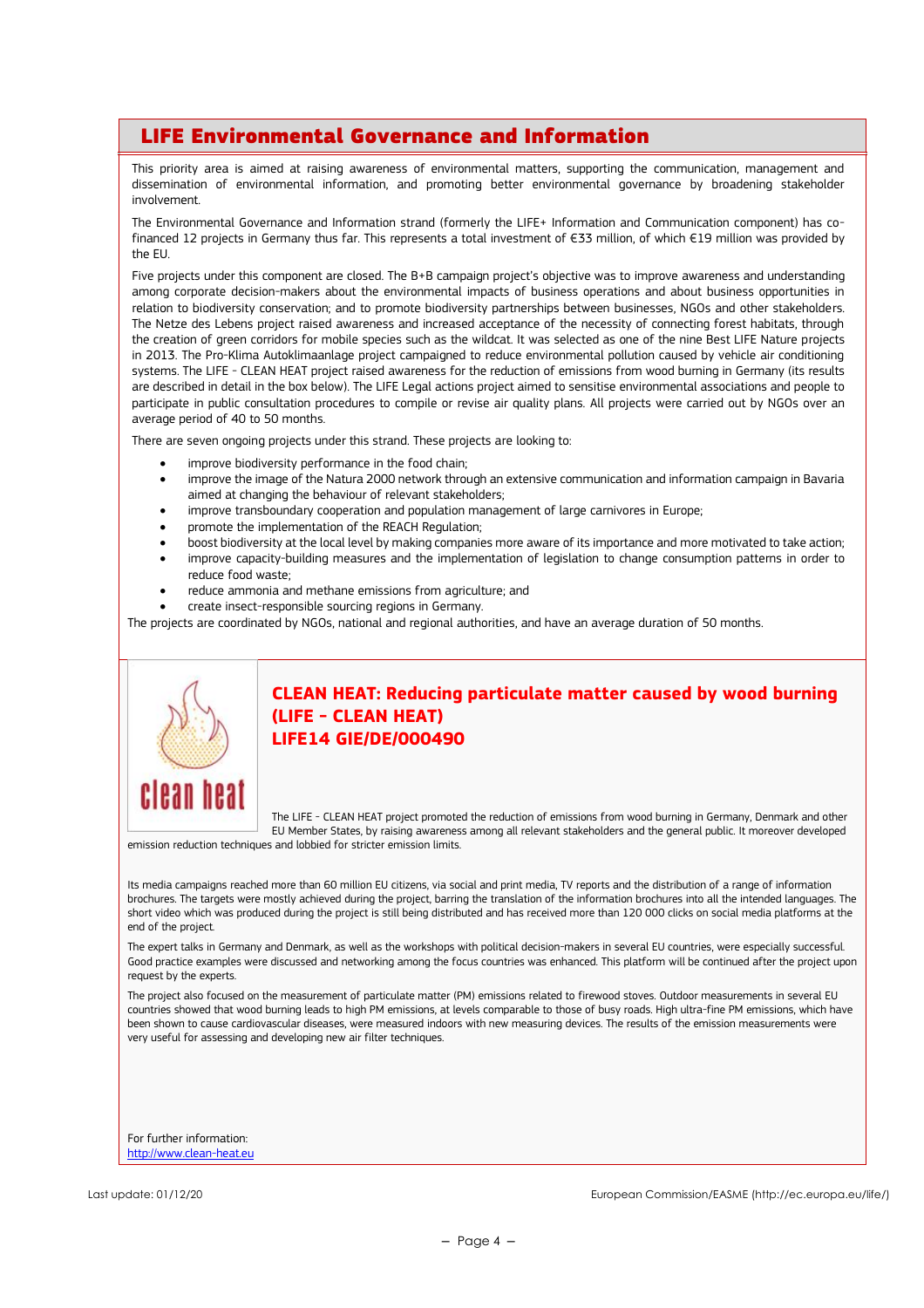## Sub-programme for Climate Action (LIFE 2014-2020)

#### LIFE Climate Change Mitigation and LIFE Climate Change Adaptation

The Climate Change Mitigation priority area is helping to reduce greenhouse gas emissions, notably by contributing to the implementation and development of related policy and legislation, improving the knowledge base, developing integrated approaches, and developing and demonstrating innovative technologies, systems, methods and instruments.

To date, the Climate Change Mitigation strand has co-financed two projects in Germany. One project aims to reduce CO2 emissions by restoring degraded peatlands and providing guidelines for decision-makers and conservationists. The second project will develop a new technology that will create significant savings of primary energy and CO<sup>2</sup> emissions in energy-intensive industries and also eliminate the use of fluorinated gases.

The Climate Change Adaptation priority area is supporting efforts to increase resilience to climate change, in particular by contributing to the implementation and development of related policy and legislation, improving the knowledge base, developing integrated approaches, and developing and demonstrating innovative technologies, systems, methods and instruments.

The Climate Change Adaptation strand has co-financed five projects in Germany. These aim to: increase the resilience of EU agriculture to climate change by demonstrating sustainable best-practice adaptation measures with an ecosystem-based approach at farm level; optimise ecosystem services in vineyards by testing climateadapted methods in viniculture; integrate climate change adaptation into the work of local authorities; establish innovative approaches to cope with the effects of climate change at regional level, and create suitable conditions for climate change adaption processes; and to increase native biodiversity in vineyards to maximise related ecosystem services regarding pest control, soil biota, humification, erosion protection, water retention, and greenhouse gas emissions reduction.

One project closed recently. The overall objective of the LIFE AgriAdapt project was to demonstrate that three of the most important farming systems in the EU (livestock, arable and permanent crops) can become more climate-resilient through the implementation of feasible and sustainable adaptation measures, which also have positive crosscutting environmental benefits. See detailed results in the box below.

The above projects have durations of 40 to 60 months and are being implemented by two NGOs, two regional authorities, a SME and two universities. The total investment will reach €20 million, of which the EU is contributing €12 million.



#### **Sustainable adaptation of typical EU farming systems to climate change (LIFE AGRI ADAPT) LIFE15 CCA/DE/000072**

The project has been implemented with partners in each of the four EU Climate Risk Regions: Southern, Western, Central and Northern Europe. Different adaptation measures have been tested on 126 pilot farms across Europe and the conclusions were used to elaborate general proposals per key farming systems.

Five baseline reports in five languages were produced, and the project partners created a decision-support tool to assess the farms' vulnerability towards climate change and also a webtool. The decision-support tool was tested and implemented on 126 pilot farms. The webtool (AWA) was launched in April 2020 and is now available and applicable over the whole of Europe. The targets set for the communication actions have all been surpassed, such as the number of downloads of recommendation reports from the website (3 457 compared to the targeted 500), the number of people reached through dissemination channels (3 million already reached, compared to the target of 50 000) and the number of website visits (131 113 compared to the targeted 80 000). A 'farming adaptation training pack' was developed and shared with agronomic schools through 58 training sessions where more than 830 people have been trained.

The project partners were invited to speak and present the project at 89 events. Through the farming adaptation training pack and the demonstration workshops on farms, 4 160 capacity building and farming stakeholders have been addressed and informed about the project and on the topic of adaptation to climate change. This is around 1 000 more people than initially targeted.

For further information: [https://agriadapt.eu](https://agriadapt.eu/)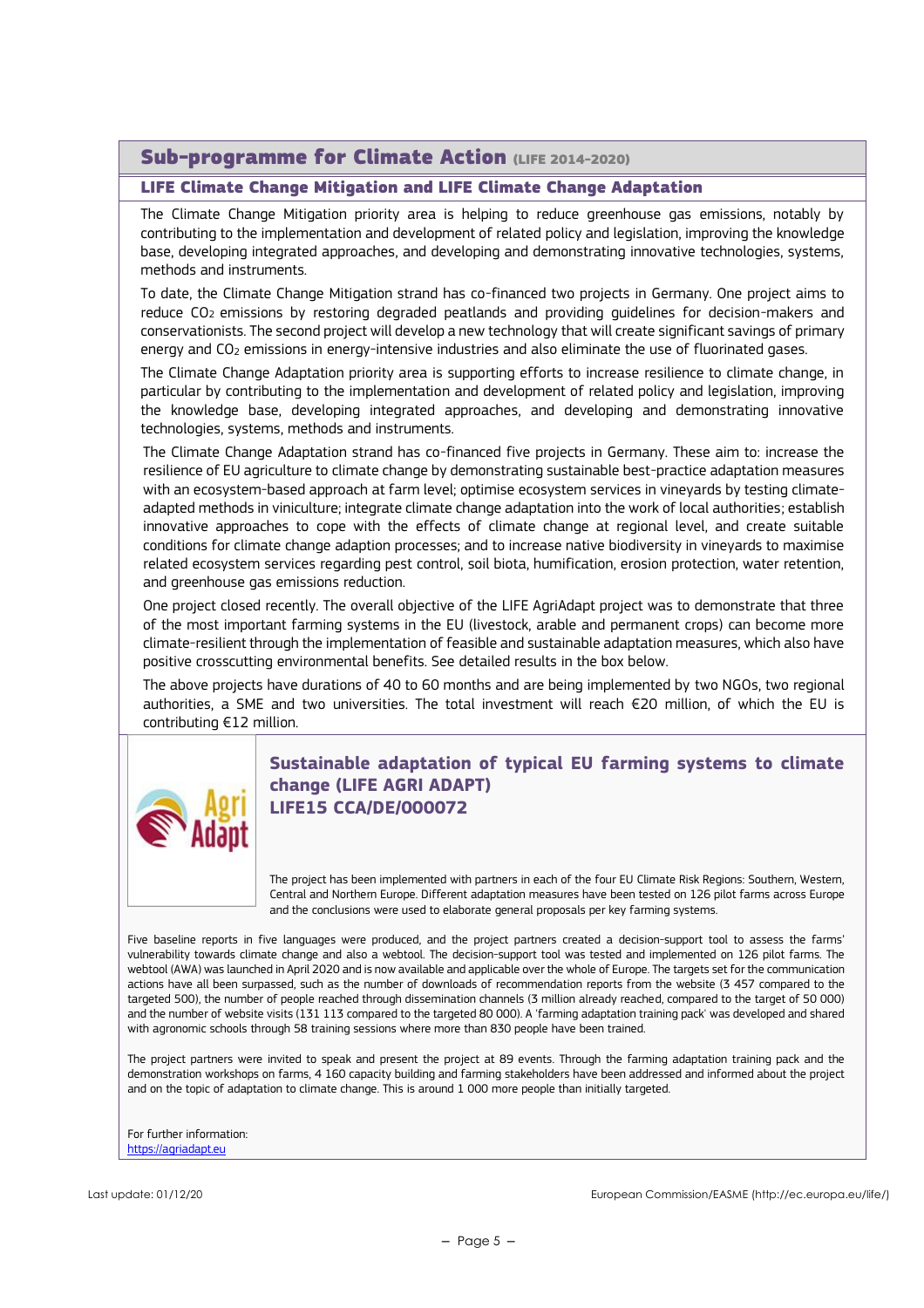#### LIFE Climate Governance and Information

The Climate Governance and Information priority area is promoting awareness-raising on climate matters, supporting the communication, management and dissemination of climate information, promoting more effective compliance with climate legislation, and encouraging better climate governance by broadening stakeholder involvement.

To date, the Climate Governance and Information strand has co-financed three projects in Germany. LIFE – Get Real aims to solve one of Europe's major environmental challenges in road transport – the gap between official and real-world driving as regards CO<sub>2</sub> emissions and fuel consumption figures. The Ref, Nat! for LIFE project aims to build capacity in the equipment distribution chain and raise awareness among end-users relating to fluorinated gases. The LIFE PACTA 2.0 project is supporting European financial supervisory authorities, as well as the implementation of the EU sustainable finance action plan and the Paris Agreements commitment on aligning financial flows with climate goals.

The above projects represent a total investment of €4.5 million, of which the EU is contributing €2 million. The coordinating beneficiaries are a NGO and two SMEs.

More details about the LIFE – Get Real project can be found in the box below; its results will be added in due course.



# **Close the gap between official manufacturer's data and real world fuel consumption of cars (LIFE – Get Real) LIFE15 GIC/DE/000029**

The LIFE – Get Real project aims to solve one of Europe's major environmental challenges in road transport – the gap between official and real-world driving CO<sub>2</sub> emissions/fuel consumption figures. The project will increase the

positive impacts of the new test procedure WLTP and contribute to more transparent and realistic data on fuel consumption. It will develop and advocate solutions in order to ensure that the gap does not widen. The objectives are two-fold. Firstly, to empower political decisionmakers at European and national level to improve the legislation on CO<sub>2</sub> emissions from vehicles and its implementation. Secondly, to empower Europe's consumers to make informed purchasing decisions and take action against the "undisclosed" real world figures.

The project expects to: set up emission and fuel consumption tests to evaluate the new test procedure WLTP, increase its positive impact and contribute to more transparent and realistic data; provide consumers and policymakers with background information to inform and empower them to act; organise expert conferences in Brussels and Germany to take up the results of the testing and propose solutions to emerging WLTP issues; conduct a legal study on consumer rights to transfer best practices in governance and to motivate the replication of the initiative; and to establish solid networking at EU level among NGOs and decision-makers of EU Member States, the European Commission, European Parliament and relevant LIFE projects. Through this, the project aims to trigger legal actions and initiate a public debate with regard to manipulation of fuel consumption data and consumer rights.

For further information: [http://www.get-real.org](http://www.get-real.org/)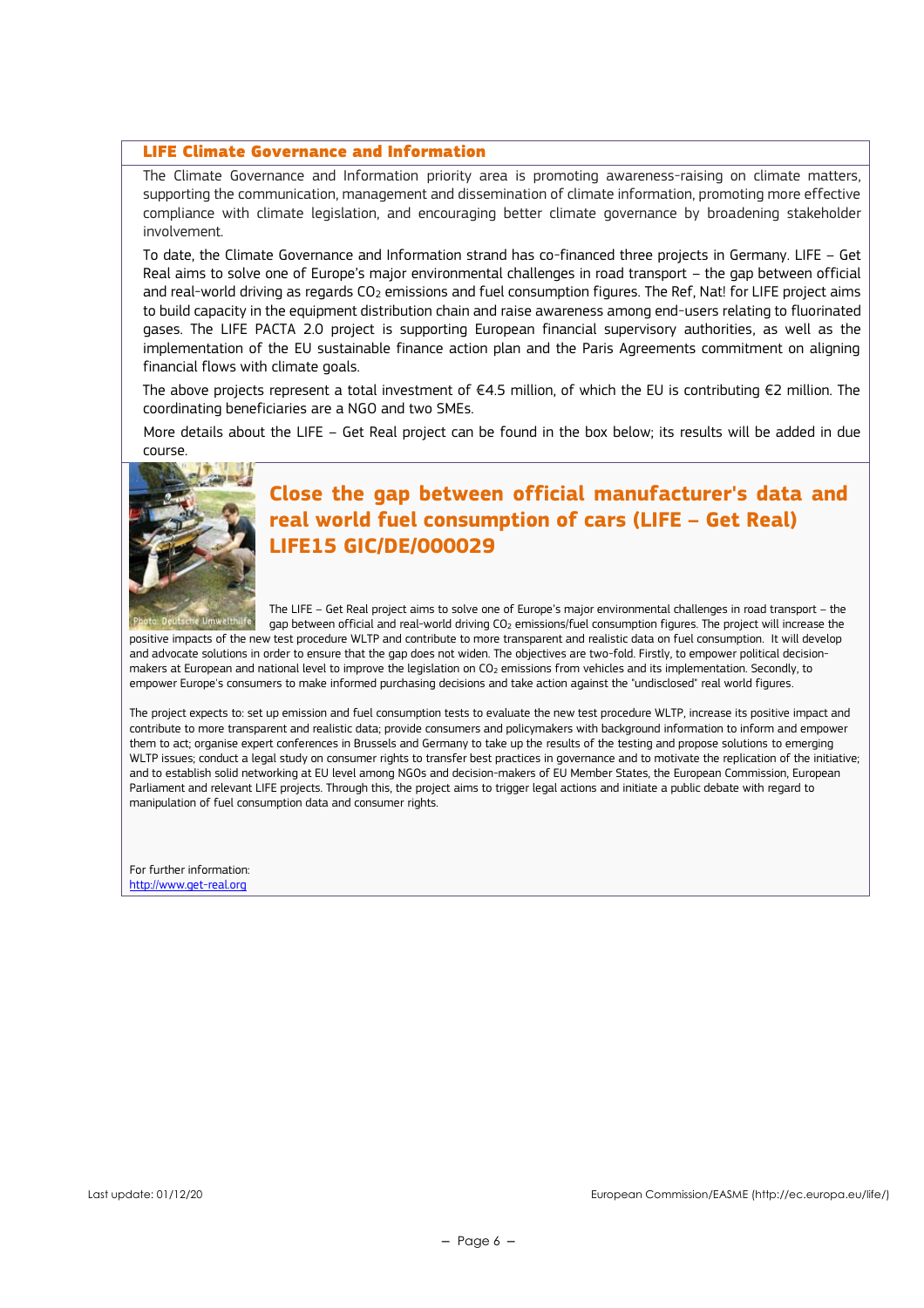# LIFE Integrated Projects for the Environment and Clima

This LIFE priority area is aimed at implementing on a large territorial scale (regional, multi-regional, national, trans-national) environmental or climate plans or strategies required by specific EU environmental or climate legislation, primarily in the areas of nature, water, waste, air and climate change mitigation and adaptation. Integrated Projects ensure the involvement of stakeholders and promote the coordination with and mobilisation of at least one other relevant EU, national or private funding source.

To date, three Integrated Projects have been co-financed in Germany, two for the Environment and one for Clima. One project aims to achieve a good ecological status/potential of surface waters in the catchment area of the Lahn through a comprehensive, synergistic, multi-level and multi-stakeholder approach. This project is being coordinated by the Hessian Ministry of the Environment, Climate Protection, Agriculture and Consumer Protection and will run for a period of 60 months, from January 2015. The second project aims to implement the Prioritised Action Framework (PAF) for Natura 2000 and achieve Target 1 (Protect species and habitats) of the EU 2020 Biodiversity Strategy for the Atlantic Biogeographical Region in Germany. Detailed objectives of this latter project can be found in the box below. The project's results will be added later.

The third (Clima) project will resolve the opposing interests of climate mitigation and nature conservation. Ten protected areas (PAs) in Germany and one in Luxemburg, as well as their surrounding buffer zones, and a model community are partners in the project and will act as initiators and incubators for low-carbon emission regions.

The above projects represent a total budget of €50 million, of which the EU is contributing €27 million. The projects are coordinated by a national authority, a regional authority and a research centre over periods between 96 to 120 months.



**The exemplary implementation of the EU 2020 target with a focus on oligotrophic habitats on sand in the Atlantic region of Germany (Atlantic region DE) LIFE15 IPE/DE/000007**

The LIFE IP Atlantic region DE project aims to implement the Prioritised Action Framework (PAF) for Natura 2000 and achieve Target 1 (Protect species and habitats) of the EU 2020 Biodiversity Strategy for the Atlantic Biogeographical Region in Germany (not including coastal and halophytic habitats). To this end, it will draw up a

strategy for improving the conservation status of habitats and species in the entire Atlantic region. The IP project will also implement concrete conservation actions for 15 characteristic habitats and 10 animal and plant species of sand landscapes of the Atlantic region. Working closely with local and regional stakeholders, it will provide support to maintain those habitats and species in a favourable condition and to improve those in an unfavourable condition.

In the short-term, the project will aim to reverse declining trends and improve the future prospects of these habitats and species. Furthermore, the project will act as a catalyst, creating collaborations at local, regional and national scales, and mobilising new actors as well as complementary funds.

Another important objective is to raise public awareness of the loss of biodiversity in the region and to highlight the steps that need to be taken to reverse this trend. The project aims to improve the acceptance for the implementation of actions and to mediate between the different interests of stakeholders. Complementary actions will aim to improve the hydromorphological status of rivers in order to increase structural and species diversity. Buffer zones will also be established to support sustainable agricultural land use within and outside protected areas.

A range of measures will be implemented to reduce greenhouse gas emissions from peatlands, particularly in Lower Saxony. Furthermore, improved coordination and decision-making processes will facilitate permanent and sustainable management of habitats and species.

For further information: [http://www.sandlandschaften.de](http://www.sandlandschaften.de/)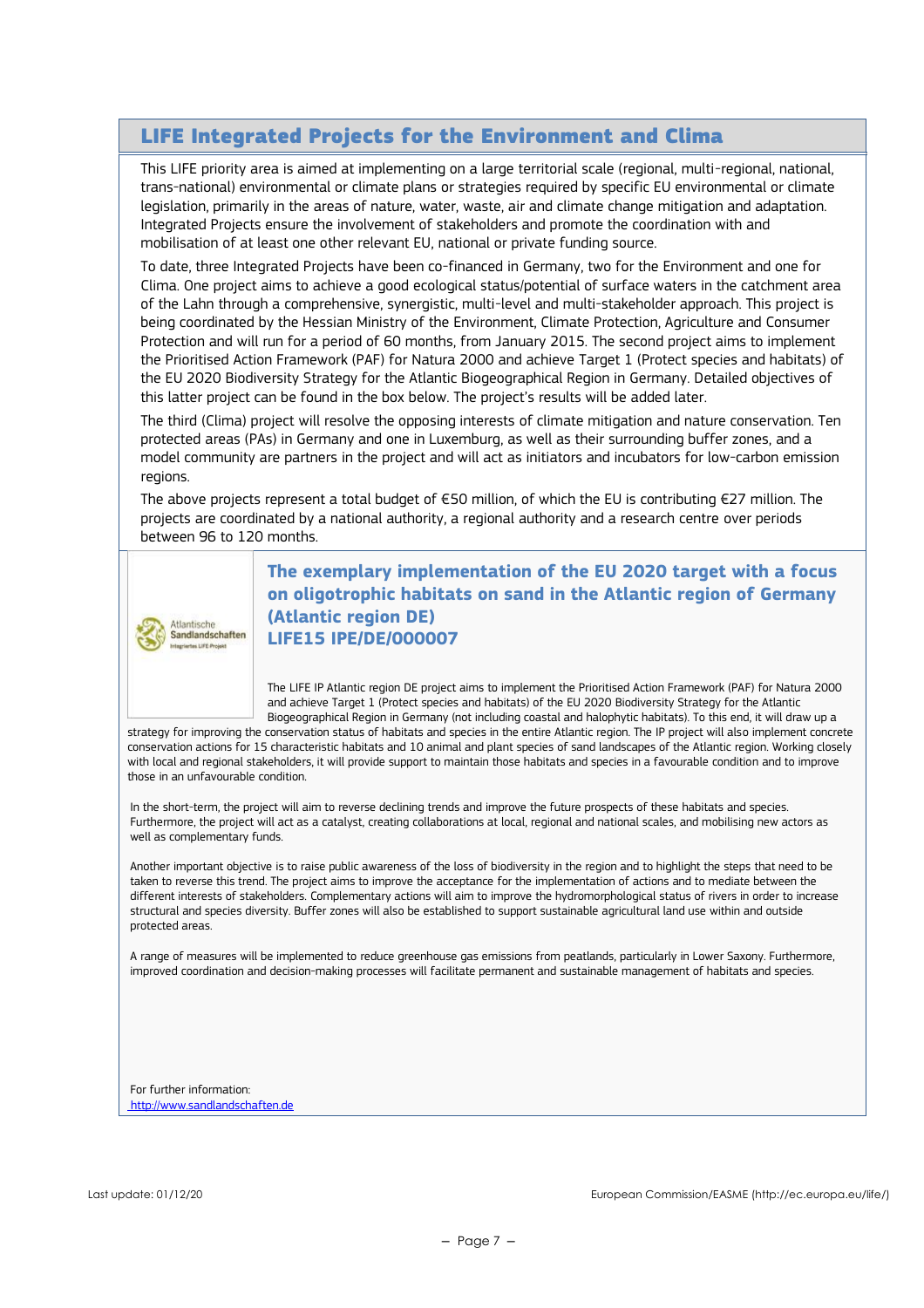|                              | <b>Find out more about LIFE and LIFE projects</b>                                                                                                                                                                                                                                                                                                                                                                                         |                         |  |  |  |
|------------------------------|-------------------------------------------------------------------------------------------------------------------------------------------------------------------------------------------------------------------------------------------------------------------------------------------------------------------------------------------------------------------------------------------------------------------------------------------|-------------------------|--|--|--|
| <b>LIFE website</b>          |                                                                                                                                                                                                                                                                                                                                                                                                                                           | <b>O</b> fanges         |  |  |  |
|                              | The LIFE website provides a wealth of information on the LIFE programme:<br>http://ec.europa.eu/life/                                                                                                                                                                                                                                                                                                                                     |                         |  |  |  |
| <b>LIFE project database</b> |                                                                                                                                                                                                                                                                                                                                                                                                                                           |                         |  |  |  |
|                              | For further information on LIFE projects in Germany or LIFE projects in general,<br>please consult the online LIFE projects' database:<br>http://ec.europa.eu/environment/life/project/Projects/index.cfm<br>This easy-to-use database is the authoritative source of information on all ongoing<br>and completed LIFE projects. It also provides information on the beneficiaries, their<br>contact details, and the projects' websites. | <b>Project database</b> |  |  |  |
| Social media                 |                                                                                                                                                                                                                                                                                                                                                                                                                                           |                         |  |  |  |
| ogramme                      | twitter.com/LIFE_Pr<br>http://www.facebook.<br>com/LIFE.programme                                                                                                                                                                                                                                                                                                                                                                         |                         |  |  |  |
| <b>Contact</b>               |                                                                                                                                                                                                                                                                                                                                                                                                                                           |                         |  |  |  |
|                              | The National Contact Point for Germany<br>LIFE Federal Advisory Office<br>Zukunft - Umwelt - Gesellschaft (ZUG) gGmbH                                                                                                                                                                                                                                                                                                                     |                         |  |  |  |
| Name:                        | Mrs Ruth BRAUNER                                                                                                                                                                                                                                                                                                                                                                                                                          |                         |  |  |  |
| Address:                     | Robert-Schuman-Platz 3<br>D - 53175 Bonn                                                                                                                                                                                                                                                                                                                                                                                                  |                         |  |  |  |
| Tel:                         | +49 228 305 4363                                                                                                                                                                                                                                                                                                                                                                                                                          |                         |  |  |  |
| E-mail:<br>Website:          | life@z-u-g.org<br><b>ZUG</b>                                                                                                                                                                                                                                                                                                                                                                                                              |                         |  |  |  |
|                              | The Monitoring Team for Germany                                                                                                                                                                                                                                                                                                                                                                                                           |                         |  |  |  |
|                              | NEEMO EEIG - Particip GmbH                                                                                                                                                                                                                                                                                                                                                                                                                |                         |  |  |  |
| Address:                     | Merzhauserstrasse 183<br>D - 79100 FREIBURG                                                                                                                                                                                                                                                                                                                                                                                               |                         |  |  |  |
| Tel:                         | +49 761 790 74 0                                                                                                                                                                                                                                                                                                                                                                                                                          |                         |  |  |  |
| E-mail:                      | particip@neemo.eu                                                                                                                                                                                                                                                                                                                                                                                                                         |                         |  |  |  |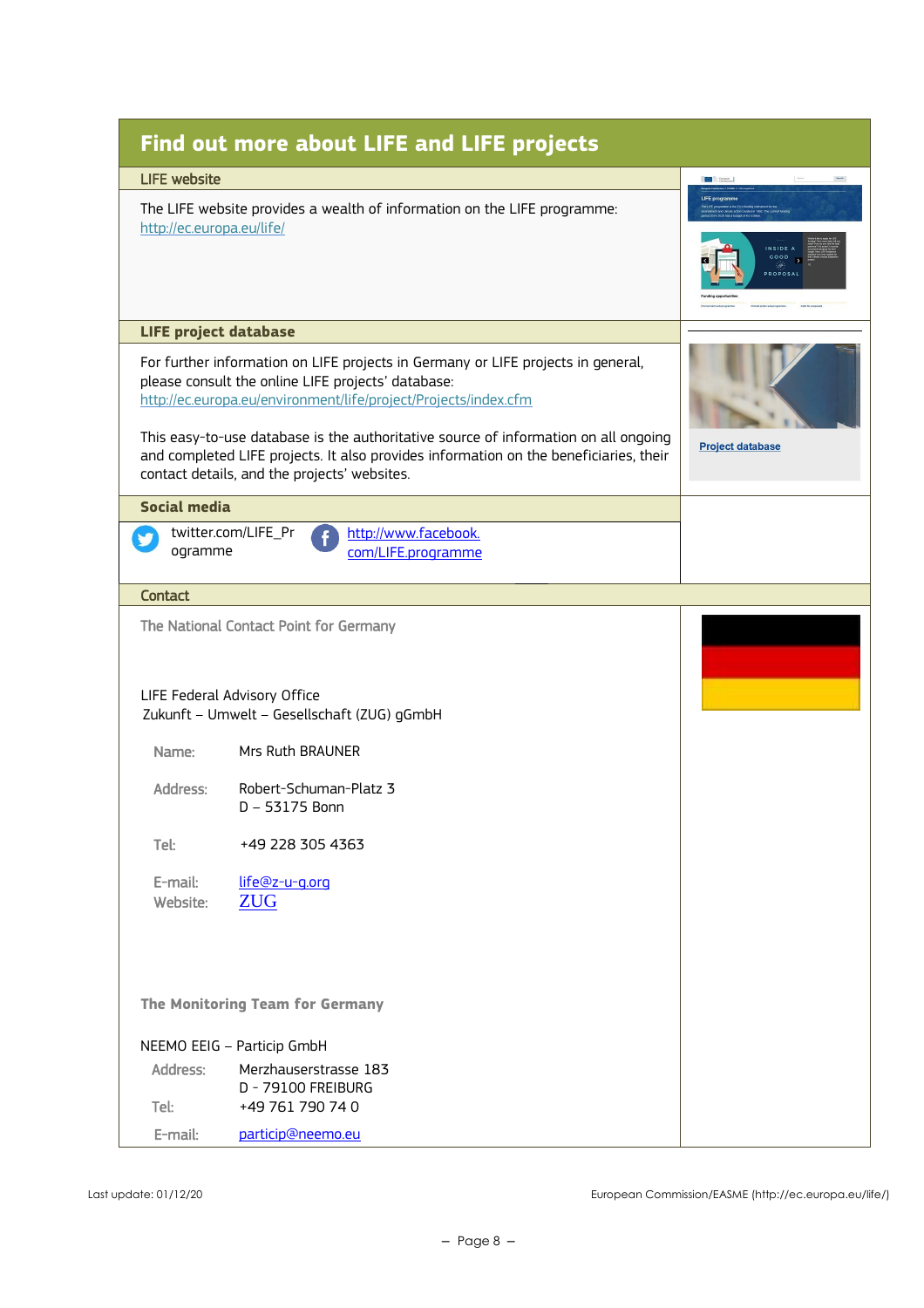| Recently closed and ongoing LIFE Environment and Resource Efficiency projects                                                                             |                         |                                                                                                        |                                                     |                   |
|-----------------------------------------------------------------------------------------------------------------------------------------------------------|-------------------------|--------------------------------------------------------------------------------------------------------|-----------------------------------------------------|-------------------|
| Project Title                                                                                                                                             | Project Number          | Website                                                                                                | Click on the icon to<br>read the project<br>summary | Project duration  |
| Hamburg Water Cycle -<br>Jenfelder Au (HWC - Jenfelder<br>Au)                                                                                             | LIFE10<br>ENV/D/000158  | http://www.hamburgwatercycl<br>e.de/index.php/the-jenfelder-<br>au-quarter.html                        |                                                     | 09/2011-> 08/2016 |
| Sustainability Maker (SuM)                                                                                                                                | LIFE11<br>ENV/D/000342  | http://sustainabilitymaker.org/                                                                        |                                                     | 06/2012-> 05/2015 |
| Material Advanced Recovery<br>Sustainable Systems (MARSS)                                                                                                 | LIFE11<br>ENV/D/000343  | http://www.marss.rwth-aachen.de                                                                        |                                                     | 09/2012-> 08/2015 |
| CLEAN AIR (CA)                                                                                                                                            | LIFE11<br>ENV/D/000495  | http://www.cleanair-europe.org                                                                         |                                                     | 09/2012-> 11/2015 |
| A novel and highly sustainable<br>feminine pad product (LIFE+<br><b>CELSTAB)</b>                                                                          | LIFE13<br>ENV/D/001131  | http://www.celstab.eu                                                                                  |                                                     | 07/2014-> 12/2017 |
| SAFR - Storage Application For<br>Renewables (LIFE-SAFR)                                                                                                  | LIFE13<br>ENV/D/001213  | http://www.safr-project.org                                                                            |                                                     | 06/2014-> 05/2017 |
| INADAR - Innovative and<br>ecological approach for dam<br>restoration (LIFE+ INADAR)                                                                      | LIFE14<br>ENV/D/000851  | http://inadar.eu                                                                                       |                                                     | 08/2015-> 01/2019 |
| Isobel - Integrated SOlutions<br>for BEd Load management<br>(LIFE+ - Isobel)                                                                              | LIFE15<br>ENV/D/000162  | https://www.geo.uni-<br>augsburg.de/en/chairs_professorshi<br>ps/phygeo/projects/hydrology/ISOB<br>EL/ |                                                     | 07/2016-> 12/2019 |
| Demonstration of smart<br>actuators to reduce water<br>losses and energy<br>consumption in water supply<br>infrastructures in Europe (LIFE<br>SmartWater) | LIFE16<br>ENV/DE/000550 | https://www.life-smartwater.com/                                                                       |                                                     | 07/2017-> 06/2020 |
| LIFE Communal and organic<br>waste conversion (LIFE<br>CoWaCo)                                                                                            | LIFE17<br>ENV/DE/000267 | https://www.infinitefuels.de                                                                           |                                                     | 07/2018-> 12/2021 |
| Pilot plant for insect protein<br>production from biowaste as<br>sustainable alternative to fish<br>and soy meal for animal feed<br>(LIFE Waste2Protein)  | LIFE18<br>ENV/DE/000011 | https://madebymade.eu/eu-life/                                                                         |                                                     | 07/2019-> 01/2023 |
| Piloting clean power supply<br>devices in construction and<br>urban green care to reduce<br>emissions from portable<br>machines (LIFE CLEANAIRMM)         | LIFE18<br>ENV/DE/000054 | https://instagrid.co/cleaner-air-<br>project                                                           |                                                     | 07/2019-> 06/2022 |
| Demonstration of improved<br>environmental impact of<br>absorbent hygiene products<br>using a sustainable eco-<br>technology (LIFE EcoCare)               | LIFE18<br>ENV/DE/000137 | https://ecocare-life.eu/                                                                               |                                                     | 08/2019-> 07/2022 |
| CityRiver reconnecting town<br>and river (LIFE CityRiver)                                                                                                 | LIFE18<br>ENV/DE/000332 | https://www.donauwoerth.de/rathau<br>s/aemterstabsstellen/stadtmarketin<br>q-cid/cityriver/            |                                                     | 09/2019-> 08/2023 |
| Pilot plant to win fine spherical<br>iron powder from a byproduct<br>of steel plant and metal works                                                       | LIFE18<br>ENV/DE/000461 | N/A                                                                                                    |                                                     | 09/2019-> 08/2022 |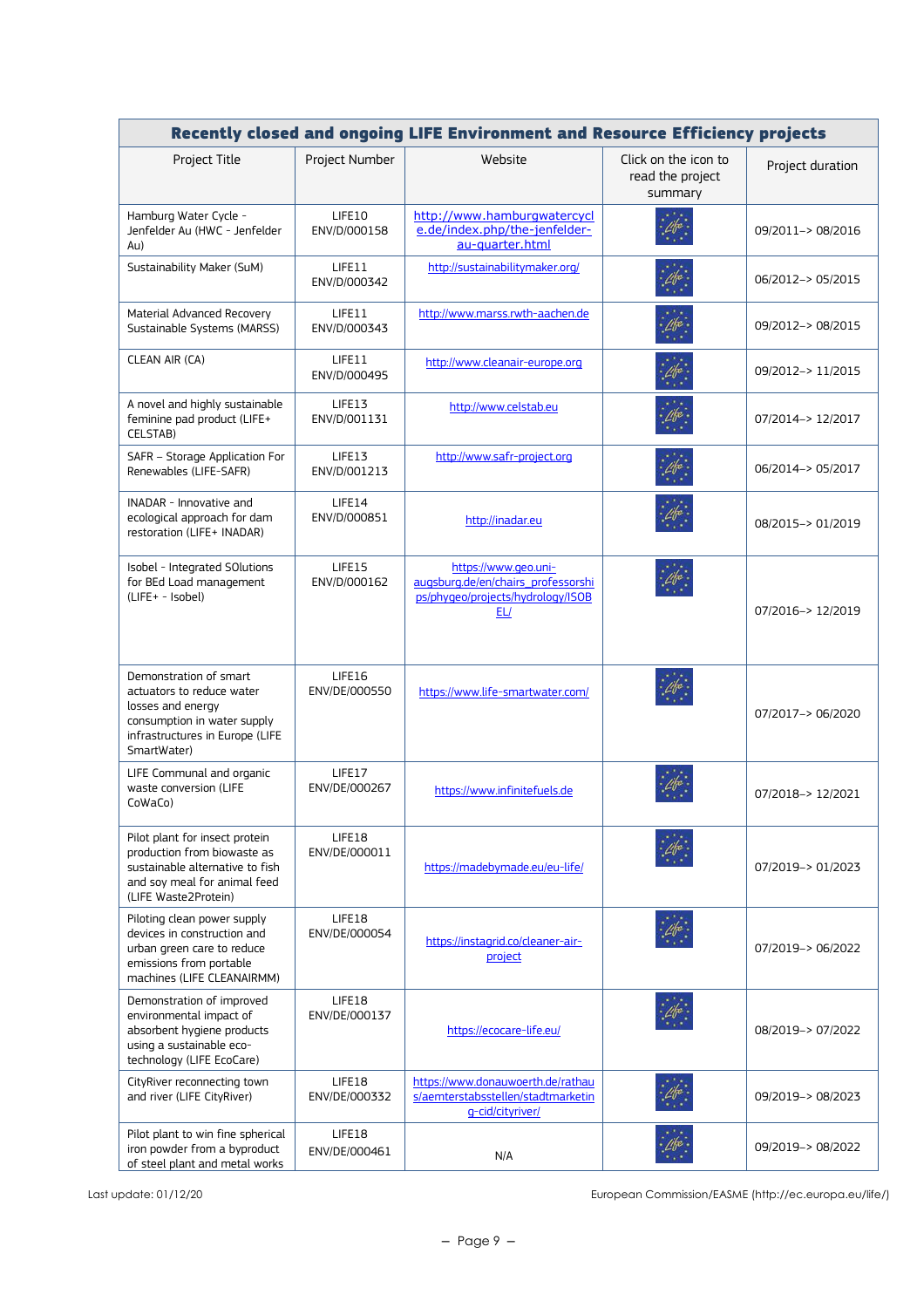| for various applications (LIFE<br>GreenPowder)                                                                                                           |                         |     |                   |
|----------------------------------------------------------------------------------------------------------------------------------------------------------|-------------------------|-----|-------------------|
| Sustainabilisation of forests<br>and soils and valorisation of<br>the achieved ecosystem<br>services in the county of<br>Landsberg (LIFE FutureForest)   | LIFE19<br>ENV/DE/000123 | N/A | 09/2020-> 12/2023 |
| Demonstration of the<br>electricity production from<br>waste heat by using an<br>innovative Bipolymer material<br>(LIFE BipolymerEngine)                 | LIFE19<br>ENV/DE/000456 | N/A | 09/2020-> 08/2023 |
| Pilot project for phosphorous<br>recovery from incineration of<br>sewage sludge using industrial<br>symbiosis (LIFE<br>Sludge2resource)                  | LIFE19<br>ENV/DE/000509 | N/A | 09/2020-> 08/2024 |
| Pilot for smart fertilising<br>system with sensor, satellite<br>and crop science to reduce<br>nitrate and N-losses in<br>agriculture (LIFE nutriCLOUD)   | LIFE19<br>ENV/DE/000609 | N/A | 09/2020-> 08/2023 |
| From single-use plastics to<br>LEGO bricks: Sustainably<br>sourced ABS from recycled<br>post-consumer polystyrene<br>waste (LIFE ABSolutely<br>Circular) | LIFE19<br>ENV/DE/000652 | N/A | 09/2020-> 08/2024 |
| Facilitating Intermodal<br>Transport to reduce air<br>pollution and energy<br>consumption of freight<br>transport sector (LIFE FIT)                      | LIFE19<br>ENV/DE/000712 | N/A | 11/2020-> 10/2023 |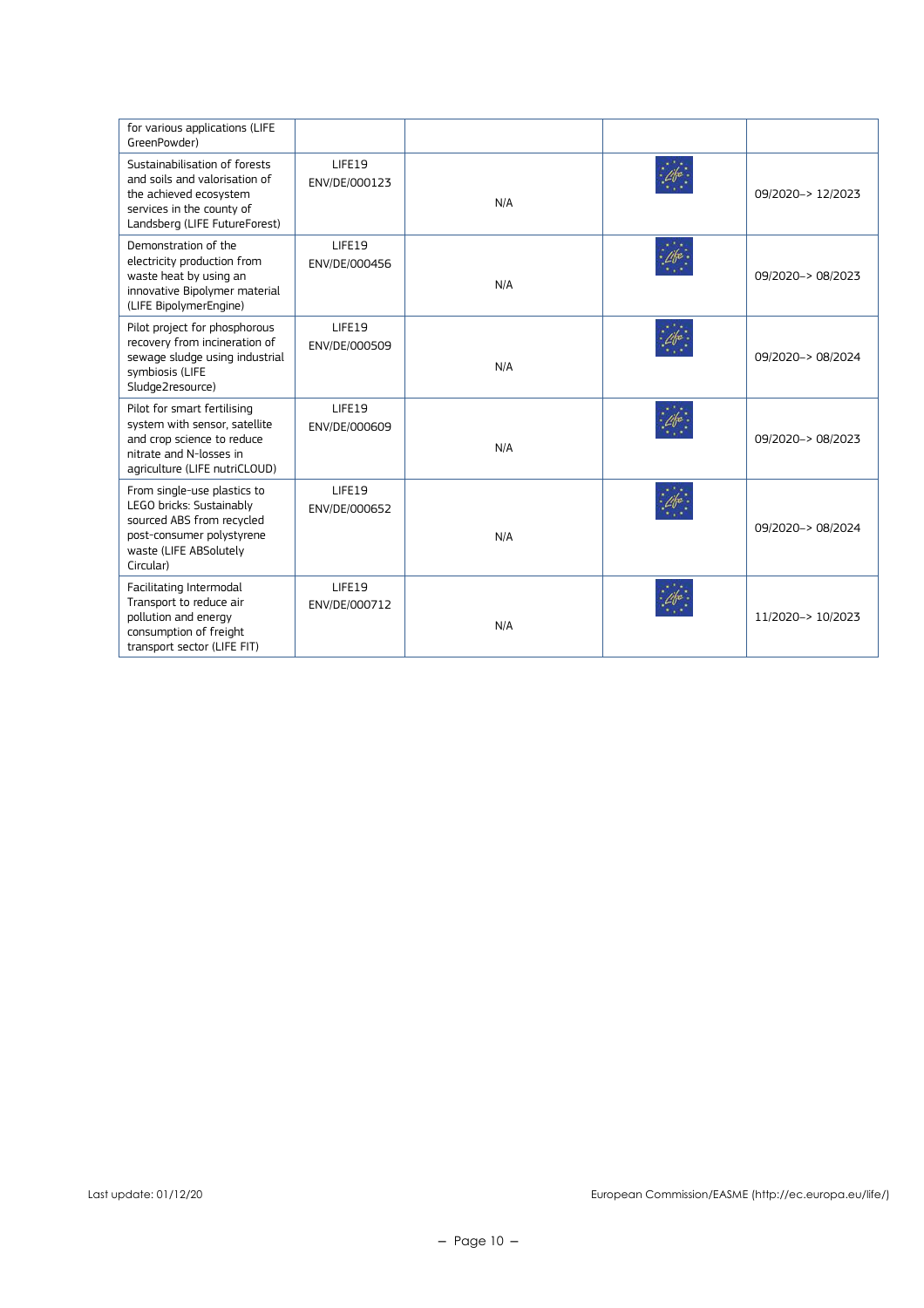| <b>Recently closed and ongoing LIFE Nature &amp; Biodiversity projects</b>                                                                                                                                        |                         |                                                                                            |                                                     |                         |
|-------------------------------------------------------------------------------------------------------------------------------------------------------------------------------------------------------------------|-------------------------|--------------------------------------------------------------------------------------------|-----------------------------------------------------|-------------------------|
| <b>Project Title</b>                                                                                                                                                                                              | <b>Project Number</b>   | Website                                                                                    | Click on the icon to<br>read the project<br>summary | <b>Project duration</b> |
| Rhine wetlands near Rastatt<br>(Rheinauen bei Rastatt)                                                                                                                                                            | LIFE09<br>NAT/DE/000004 | http://www.rheinauen-rastatt.de/                                                           |                                                     | $01/2011$ -> $12/2015$  |
| Optimisation of NATURA-<br>2000-habitats in the National<br>Park Eifel Wald - Wasser -<br>Wildnis)                                                                                                                | LIFE09<br>NAT/DE/000006 | http://www.wald-wasser-wildnis.de/                                                         |                                                     | $01/2011$ -> $12/2015$  |
| Sustained, favourable<br>management and<br>improvement of mountain hay<br>meadows near Winterberg<br>(Bergmähwiesen Winterberg)                                                                                   | LIFE09<br>NAT/DE/000007 | http://www.bergwiesen-<br>winterberg.de                                                    |                                                     | $01/2011$ -> $12/2015$  |
| Conservation and restoration<br>of the Allis shad in the Gironde<br>and Rhine watersheds (Alosa<br>alosa)                                                                                                         | LIFE09<br>NAT/DE/000008 | http://www.alosa-alosa.eu                                                                  |                                                     | $01/2011$ -> $12/2015$  |
| Rebuilding and preserving<br>hanging bogs, raised bogs and<br>transitional mires including the<br>neighbouring habitats in the<br>Hunsrueck and Eifel regions<br>(Rhineland-Palatinate) (Hang-<br>und Hoochmoore) | LIFE09<br>NAT/DE/000009 | http://www.life-moore.de/                                                                  |                                                     | $01/2011$ -> $12/2016$  |
| Reestablishment of the Marsh<br>Fritillary (Euphydryas aurinia)<br>(LIFE-Aurinia)                                                                                                                                 | LIFE09<br>NAT/DE/000010 | http://www.stiftung-naturschutz-<br>sh.de/index.php?id=797                                 |                                                     | 09/2010 -> 12/2018      |
| Habitat improvement for<br>endangered animals and<br>plants in the NATURA 2000<br>areas of Stromberg,<br>Heckengäu and Schönbuch<br>(LIFE rund ums Heckengäu)                                                     | LIFE10<br>NAT/DE/000005 | http://www.naturschutz.landbw.de/s<br>ervlet/is/78395/                                     |                                                     | 09/2011 -> 08/2016      |
| Conservation, regeneration and<br>development of matt-grass<br>meadows in the highlands of<br>the Eifel in North Rhine-<br>Westphalia (Allianz<br>Borstgrasrasen)                                                 | LIFE10<br>NAT/DE/000006 | http://www.biostationeuskirchen.de/<br>aktuelle-projekte-der-biostation-<br>euskirchen.php |                                                     | 10/2011 -> 09/2016      |
| Dry, calcareous habitats in the<br>cultural landscape of Höxter<br>(KTKK HX)                                                                                                                                      | LIFE10<br>NAT/DE/000007 | http://www.vielfalt-auf-kalk.de                                                            |                                                     | 09/2011 -> 08/2016      |
| Rur and Kall - fluvial habitats<br>(Rur und Kall)                                                                                                                                                                 | LIFE10<br>NAT/DE/000008 | http://www.biostation-dueren.de                                                            |                                                     | $01/2012$ -> $12/2016$  |
| Acidophilous oak woods with<br>bogs and heaths (Eichenwälder<br>bei Wesel)                                                                                                                                        | LIFE10<br>NAT/DE/000009 | http://www.life-eichenwaelder.de/                                                          |                                                     | $01/2021$ -> $12/2016$  |
| River and floodplain<br>improvement Emmericher<br>Ward within the EU Bird Area<br>Unterer Niederrhein<br>(Emmericher Ward)                                                                                        | LIFE10<br>NAT/DE/000010 | http://www.life-rhein-emmerich.de                                                          |                                                     | $01/2012$ -> $12/2017$  |
| Waterlogging and grassland<br>extensification in Lower<br>Saxony to improve habitats of<br>the Corncrake (Crex crex) and<br>the Black-tailed Godwit<br>(Limosa limosa)                                            | LIFE10<br>NAT/DE/000011 | http://www.wiesenvoegel-life.de                                                            |                                                     | 11/2011 -> 10/2020      |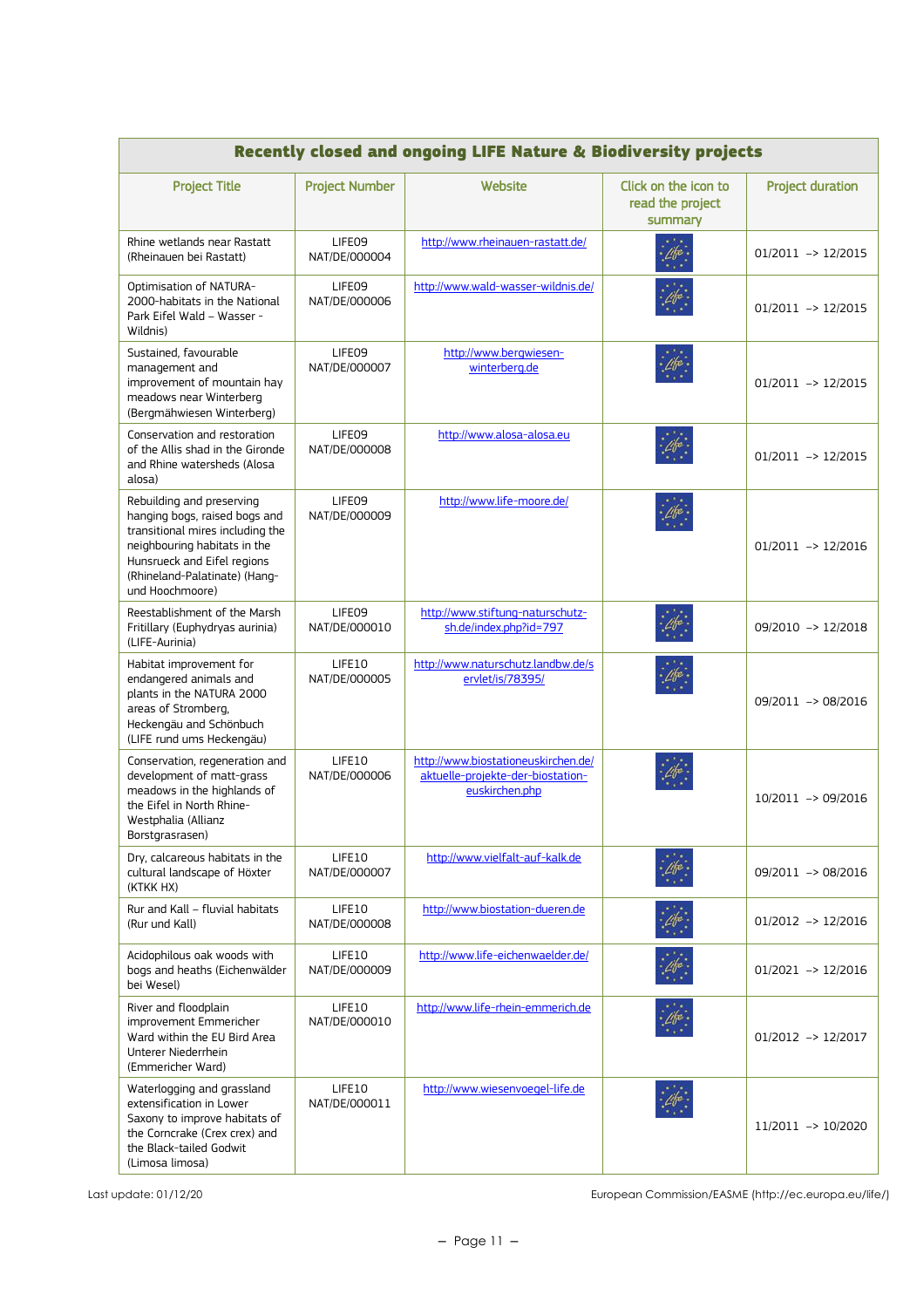| Improvement of the breeding<br>and feeding habitats for the<br>Lesser Spotted Eagle (Aquila<br>pomarina), as well as for the<br>Corn Crake (Crex crex) and the<br>Aquatic Warbler (Acrocephalus<br>paludicola) in the SPA<br>"Schorfheide-Chorin"<br>(Schreiadler Schorfheide) | LIFE10<br>NAT/DE/000012 | http://www.lugv.brandenburg.de/cm<br>s/detail.php/bb1.c.316066.de                          | 10/2011 -> 03/2017 |
|--------------------------------------------------------------------------------------------------------------------------------------------------------------------------------------------------------------------------------------------------------------------------------|-------------------------|--------------------------------------------------------------------------------------------|--------------------|
| Re-wetting valuable raised<br>bogs in the northern Hannover<br>Region (Hannoversche<br>Moorgeest)                                                                                                                                                                              | LIFE11<br>NAT/DE/000344 | http://www.life-<br>moorgeest.niedersachsen.de                                             | 09/2012 -> 08/2023 |
| Vineyards and orchards on<br>Muschelkalk limestone<br>(MainMuschelkalk)                                                                                                                                                                                                        | LIFE11<br>NAT/DE/000345 | http://www.mainmuschelkalk.de                                                              | 08/2012 -> 10/2017 |
| Greater horseshoe bat in<br>Upper Palatinate: Optimization<br>of habitats and public<br>perception (Große<br>Hufeisennase Bayern)                                                                                                                                              | LIFE11<br>NAT/DE/000346 | http://www.lbv.de/unsere-<br>arbeit/life-natur-projekte/life-<br>projekt-hufeisennase.html | 06/2012 -> 03/2017 |
| Grassland for meadowbirds<br>(Grassland for meadowbirds)                                                                                                                                                                                                                       | LIFE11<br>NAT/DE/000347 | http://www.life-wiesenvoegel-<br>niederrhein.de                                            | 09/2012 -> 03/2021 |
| Species conservation project<br>Common Spadefoot (Pelobates<br>fuscus) in parts of the<br>Münsterland (North Rhine-<br>Westphalia) (Schutz der<br>Knoblauchkröte)                                                                                                              | LIFE11<br>NAT/DE/000348 | http://www.knoblauchkroetenschutz<br>.de                                                   | 10/2012 -> 12/2016 |
| Stabilisation of the core<br>population of the Black-tailed<br>Godwit and protection of<br>Dunlin and Ruff (LIFE LIMOSA)                                                                                                                                                       | LIFE11<br>NAT/DE/000353 | http://www.life-limosa.de/                                                                 | 10/2012 -> 12/2022 |
| Heathland alliance: Biodiversity<br>and habitat network in<br>Nördlinger Ries and in the<br>Wörnitz Valley (LIFE Heide-<br>Allianz)                                                                                                                                            | LIFE12<br>NAT/DE/000091 | http://www.life-heide-allianz.de/                                                          | 08/2013 -> 09/2018 |
| Bogs, flowing waters and<br>nardus grasslands in the<br>Bavarian Forest National Park<br>(LIFE+Nationalpark BayWald)                                                                                                                                                           | LIFE12<br>NAT/DE/000093 | http://www.nationalpark-<br>bayerischer-wald.de/life                                       | 10/2013 -> 09/2018 |
| Rhine bend in Orsoy in the bird<br>sanctuary "Lower Rhine Area"<br>(Life Orsoyer Rheinbogen)                                                                                                                                                                                   | LIFE12<br>NAT/DE/000133 | http://www.orsoyer-rheinbogen.eu/                                                          | 10/2013 -> 03/2018 |
| Conservation and restoration<br>of raised bogs in southern<br>Egge mountainsLIFE-Projekt<br>Egge-Moore)                                                                                                                                                                        | LIFE12<br>NAT/DE/000136 | http://www.life-eggemoore.de/                                                              | 07/2013 -> 06/2018 |
| LIFE sand grasslands in the<br>area Dahme-Seengebiet (LIFE<br>Sandrasen)                                                                                                                                                                                                       | LIFE12<br>NAT/DE/000144 | http://www.sandrasen.de/                                                                   | 07/2013 -> 06/2019 |
| Conservation and restoration<br>of alluvial forests and bog<br>woodland in Brandenburg (LIFE<br>Feuchtwälder)                                                                                                                                                                  | LIFE13<br>NAT/DE/000091 | http://www.feuchtwaelder.de                                                                | 07/2014 -> 09/2022 |
| Ville Forests (LIFE Forests-<br>waterworlds)                                                                                                                                                                                                                                   | LIFE13<br>NAT/DE/000147 | http://www.villewaelder.de/                                                                | 07/2014 -> 06/2019 |
| Restoration and conservation<br>of sloping and transition mires<br>in low mountain range                                                                                                                                                                                       | LIFE13<br>NAT/DE/000406 | http://life-moore.de                                                                       | 01/2015 -> 12/2020 |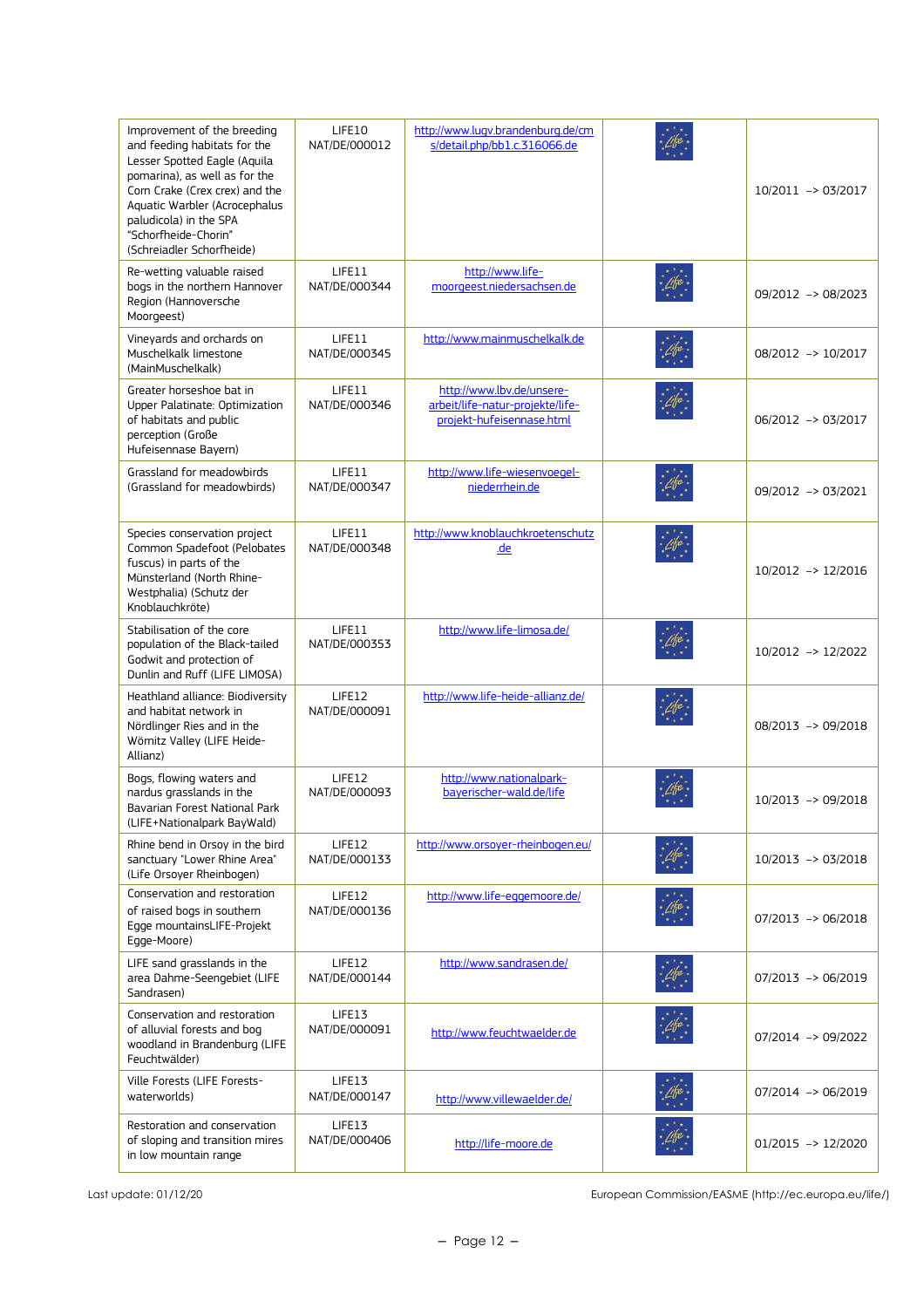| Hunsrück (area Hochwald)<br>(LIFE Hochwald)                                                                                                                   |                         |                                                                                                      |                        |
|---------------------------------------------------------------------------------------------------------------------------------------------------------------|-------------------------|------------------------------------------------------------------------------------------------------|------------------------|
| Reintroduction of lynxes (Lynx<br>lynx carpathicus) in the<br>Palatinate Forest Biosphere<br>Reserve (LIFE Luchs<br>Pfälzerwald)                              | LIFE13<br>NAT/DE/000755 | http://www.luchs-rlp.de                                                                              | $01/2015$ -> 09/2021   |
| LIFE FLOODPLAIN AMPHIBIANS<br>(LIFE Auenamphibien)                                                                                                            | LIFE14<br>NAT/DE/000171 | http://www.life-auenamphibien.com                                                                    | $01/2016$ -> $12/2023$ |
| Restoration of the river Isar<br>and its floodplains in the<br>region of the lower Isar valley<br>(LIFE Flusserlebnis Isar)                                   | LIFE14<br>NAT/DE/000278 | http://www.flusserlebnis-isar.de                                                                     | 10/2015 -> 12/2022     |
| Hessische Rhön - Mountain<br>grasslands, rough grazing and<br>their birds (LIFE Rhön<br>grassland birds)                                                      | LIFE15<br>NAT/DE/000290 | http://biosphaerenreservat-<br>rhoen.de/life-berggruenland-rhoen                                     | 10/2016 -> 09/2022     |
| Improvement of habitats and<br>population connectivity for<br>endangered amphibians in the<br>cityregion of Aachen (LIFE-<br>Amphibienverbund)                | LIFE15<br>NAT/DE/000743 | http://www.bs-<br>aachen.de/de/projekte/amphibienve<br>rbund/                                        | $01/2017$ -> $12/2025$ |
| Development of a habitat<br>network for the Violet Copper<br>to promote a sustainable<br>metapopulation (LIFE-Patches<br>& Corridors)                         | LIFE15<br>NAT/DE/000745 | https://www.bs-<br>aachen.de/de/projekte/patchesandc<br>orridors/                                    | $01/2017$ -> $12/2022$ |
| Protection of meadow birds in<br>coastal areas of Vorpommern<br>(Germany) (LIFE Limicodra)                                                                    | LIFE16<br>NAT/DE/000592 | http://www.life-limicodra.de/                                                                        | 10/2017 -> 09/2025     |
| Management of yellow bellied<br>toad and other amphibians in<br>dynamic habitats (LIFE BOVAR)                                                                 | LIFE16<br>NAT/DE/000660 | https://niedersachsen.nabu.de/tiere-<br>und-pflanzen/aktionen-und-<br>projekte/life-bovar/index.html | $03/2018$ -> 03/2026   |
| LIFE CONTINENTAL DRY<br><b>GRASSLAND (LIFE</b><br>Trockenrasen)                                                                                               | LIFE17<br>NAT/DE/000187 | https://www.life-trockenrasen.de/                                                                    | $01/2019$ -> $12/2026$ |
| Wetland restoration in the<br>Rhine floodplain Emmericher<br>Ward (LIFE Wetland Emmerich)                                                                     | LIFE17<br>NAT/DE/000458 | http://www.life-rhein-emmerich.de                                                                    | $07/2018$ -> $12/2024$ |
| Promotion and recovery of<br>reeds in the Natura 2000 area<br>DE-4104-302 NSG Bienener<br>Altrhein, Millinger und Hurler<br>Meer (Reeds for LIFE)             | LIFE17<br>NAT/DE/000460 | https://www.lebendige-<br>roehrichte.de/                                                             | 07/2018 -> 12/2025     |
| Tuff LIFE - Erhalt und<br>Biotopverbesserung der<br>Kalktuffquellen und der Bach-<br>Oberlufe im Regionalforstamt<br>Hochstift (Tuff LIFE)                    | LIFE17<br>NAT/DE/000497 | https://www.wald-und-<br>holz.nrw.de/naturschutz/naturschut<br>zprojekte-life/tuff-life              | 09/2018 -> 08/2023     |
| LIFE Restoration of structure<br>and dynamic of the city of<br>Augsburgs forest creeks and<br>their reconnection to river Lech<br>(LIFE Stadt - Wald - Bäche) | LIFE18<br>NAT/DE/000132 | N/A                                                                                                  | 10/2019 -> 01/2027     |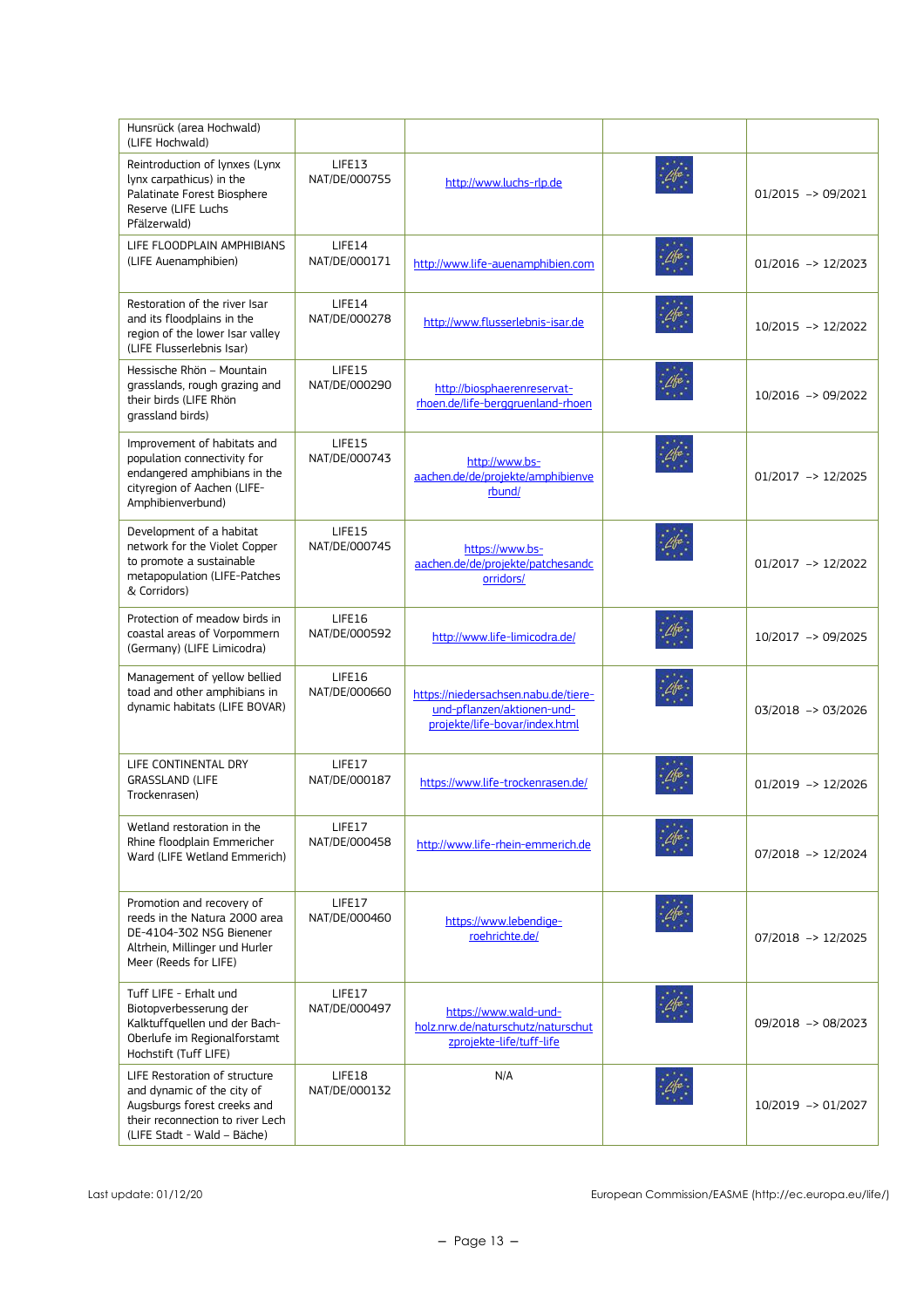| Breeding and migratory low<br>wetland meadow birds in<br>North-Rhine - Westphalia (LIFE<br>Wiesenvögel NRW)                                     | I IFF19<br>NAT/DE/000816 | N/A | 46               | 10/2020 -> 12/2027     |
|-------------------------------------------------------------------------------------------------------------------------------------------------|--------------------------|-----|------------------|------------------------|
| Promotion of Violet Copper<br>(Lycaena helle) and Marsh<br>Fritillary (Euphydryas aurinia)<br>in the Northern Eifel (LIFE<br>"helle Eifeltler") | I IFF19<br>NAT/DE/000871 | N/A | $\mathbb{Z}^{k}$ | $01/2021$ -> $12/2027$ |

|                                                                                                                                                        |                         | Recently closed and ongoing LIFE Environmental Governance and Information projects |                                                     |                         |
|--------------------------------------------------------------------------------------------------------------------------------------------------------|-------------------------|------------------------------------------------------------------------------------|-----------------------------------------------------|-------------------------|
| <b>Project Title</b>                                                                                                                                   | <b>Project Number</b>   | Website                                                                            | Click on the icon to<br>read the project<br>summary | <b>Project duration</b> |
| <b>CLEAN HEAT: Reducing</b><br>particulate matter caused by<br>wood burning (LIFE - CLEAN<br>HEAT)                                                     | LIFE14<br>GIE/DE/000490 | http://www.clean-heat.eu                                                           |                                                     | 08/2015 -> 01/2019      |
| Biodiversity in Standards and<br>Labels for the Food Industry<br>(LIFEBioStandards)                                                                    | LIFE15<br>GIE/DE/000737 | http://www.business-biodiversity.eu                                                |                                                     | 08/2016 -> 01/2020      |
| Legal Actions on Clean Air<br>(LIFE Legal Actions)                                                                                                     | LIFE15<br>GIE/DE/000795 | http://www.right-to-clean-air.eu                                                   |                                                     | 08/2016 -> 11/2019      |
| Natura 2000 - the European<br>nature network - seeing -<br>understanding - experiencing -<br>shaping it (LIFE living Natura<br>2000)                   | LIFE16<br>GIE/DE/000012 | http://www.anl.bayern.de/projekte/li<br>fe_projekt/index.htm                       |                                                     | 08/2016 -> 11/2019      |
| Improving human coexistence<br>with large carnivores in Europe<br>through communication and<br>transboundary cooperation<br>(LIFE EUROLARGECARNIVORES) | LIFE16<br>GIE/DE/000661 | https://www.eurolargecarnivores.eu                                                 |                                                     | 09/2017 -> 02/2022      |
| Enabling REACH consumer<br>information rights on<br>chemicals in articles by IT-<br>tools (LIFE AskREACH)                                              | LIFE16<br>GIE/DE/000738 | https://www.askreach.eu/                                                           |                                                     | 09/2017 -> 08/2022      |
| Boosting Urban Green<br>Infrastructure through<br>Biodiversity-Oriented Design of<br><b>Business Premises (LIFE</b><br>BooGI-BOP)                      | LIFE17<br>GIE/DE/000466 | http://www.bodensee-<br>stiftung.org/en/life-boogi-bop/                            |                                                     | 07/2018 -> 12/2021      |
| Reducing Ammonia and<br>Methane Emissions from<br>Agriculture to Improve Air<br>Quality and Climate Protection<br>(LIFE Air & Agriculture)             | LIFE17<br>GIE/DE/000610 | https://www.clean-air-farming.eu                                                   |                                                     | 08/2018 -> 01/2022      |
| Bee- and Insect-Responsible<br>Sourcing Regions (LIFE<br>Responsible Sourcing)                                                                         | LIFE19<br>GIE/DE/000785 | N/A                                                                                |                                                     | 09/2020 -> 10/2024      |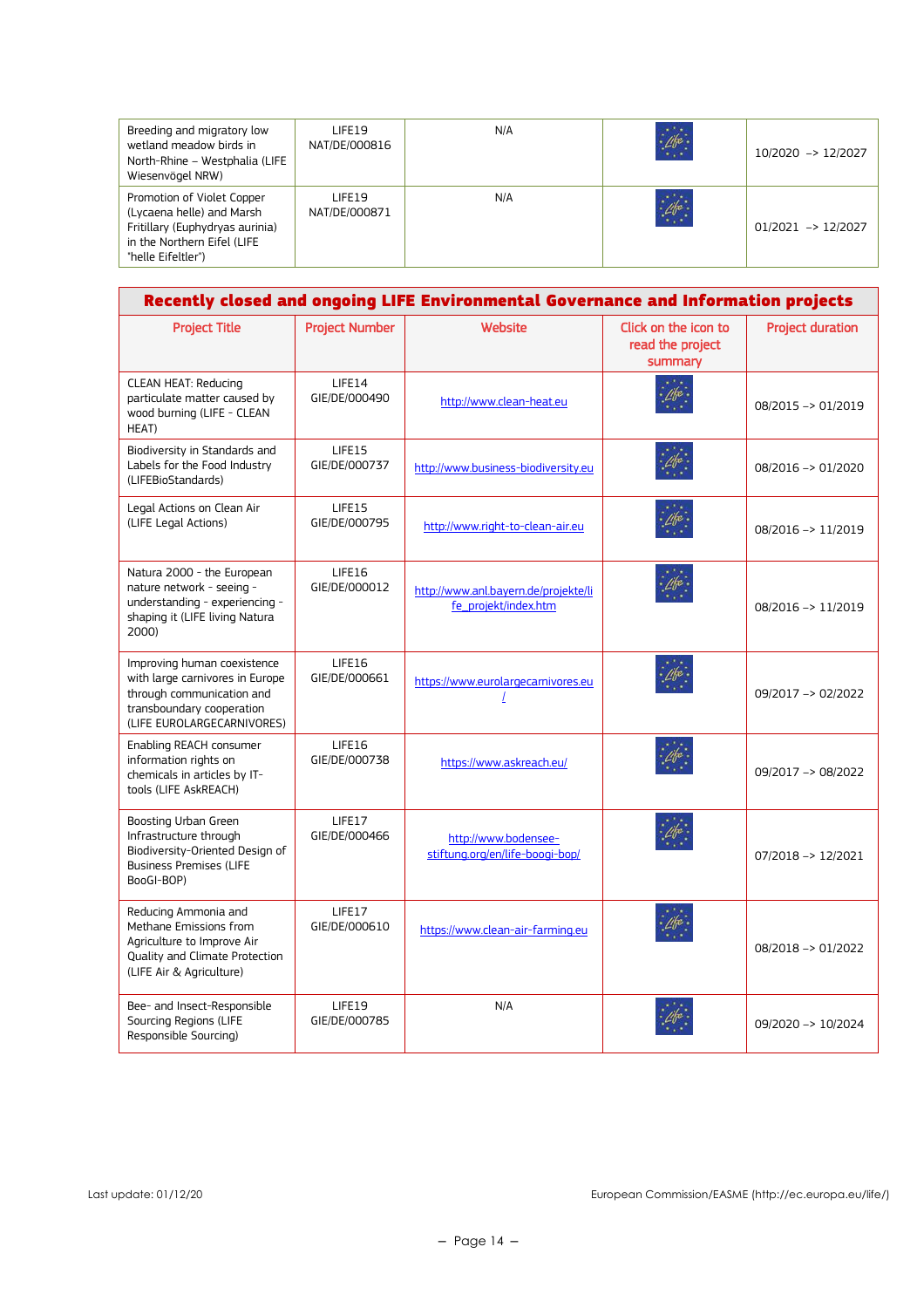| <b>Ongoing LIFE Climate Change Mitigation and LIFE Climate Adaptation projects</b>                                                                              |                         |                                                 |                                                     |                               |
|-----------------------------------------------------------------------------------------------------------------------------------------------------------------|-------------------------|-------------------------------------------------|-----------------------------------------------------|-------------------------------|
| <b>Project Title</b>                                                                                                                                            | <b>Project Number</b>   | Website                                         | Click on the icon to<br>read the project<br>summary | <b>Project duration</b>       |
| Reduction of CO2 emissions by<br>restoring degraded peatlands<br>in Northern European Lowland<br>(LIFE Peat Restore)                                            | LIFE15<br>CCM/DE/000138 | https://life-peat-restore.eu                    |                                                     | $07/2016 \rightarrow 06/2021$ |
| Demonstration of an<br>innovative energy conversion<br>technology for waste heat<br>recovery in the glass industry<br>and other Ells (LIFE<br>GreenPower)       | LIFE16<br>CCM/DE/000085 | http://www.greenpower-project.eu                |                                                     | 09/2017 -> 02/2021            |
| Sustainable adaptation of<br>typical EU farming systems to<br>climate change (LIFE AGRI<br>ADAPT)                                                               | LIFE15<br>CCA/DE/000072 | https://agriadapt.eu                            |                                                     | 09/2016 -> 12/2019            |
| Optimizing Ecosystem Services<br>in Viniculture facing Climate<br>Change (LIFE VinEcoS)                                                                         | LIFE15<br>CCA/DE/000103 | http://www.life-vinecos.eu                      |                                                     | $07/2016 \rightarrow 06/2020$ |
| Integration of climate change<br>adaptation into the work of<br>local authorities (LIFE LOCAL<br>ADAPT)                                                         | LIFE15<br>CCA/DE/000133 | http://life-local-adapt.eu                      |                                                     | 07/2016 -> 06/2021            |
| Roll-out of innovative climate<br>change adaptation processes<br>in regional networks from<br>North Rhine-Westphalia for<br>Europe (LIFE Roll-<br>outClimAdapt) | LIFE18<br>CCA/DE/001105 | https://evolvingregions.com/en/proj<br>ect/     |                                                     | 07/2019 -> 03/2023            |
| Sustainable Viticulture for<br>Climate Change Adaptation<br>(LIFE VineAdapt)                                                                                    | LIFE19<br>CCA/DE/001124 | N/A                                             |                                                     | 07/2020 -> 06/2025            |
|                                                                                                                                                                 |                         | <b>Ongoing LIFE Climate Governance projects</b> |                                                     |                               |
| <b>Project Title</b>                                                                                                                                            | <b>Project Number</b>   | Website                                         | Click on the icon to<br>read the project<br>summary | <b>Project duration</b>       |
| Close the gap between official<br>manufacturer's data and real<br>world fuel consumption of cars<br>(LIFE - Get real)                                           | LIFE15<br>GIC/DE/000029 | http://www.get-real.org                         |                                                     | 08/2016 -> 01/2020            |
| Refrigerants, Naturally! for<br>LIFE (Ref, Nat! for LIFE)                                                                                                       | LIFE18<br>GIC/DE/001104 | http://www.refrigerantsnaturally.co<br>m/       |                                                     | 06/2019 -> 12/2021            |
| Paris Agreement Capital<br>Transition Assessment 2.0<br>(LIFE PACTA 2.0)                                                                                        | LIFE19<br>GIC/DE/001294 | N/A                                             |                                                     | 06/2020 -> 12/2022            |